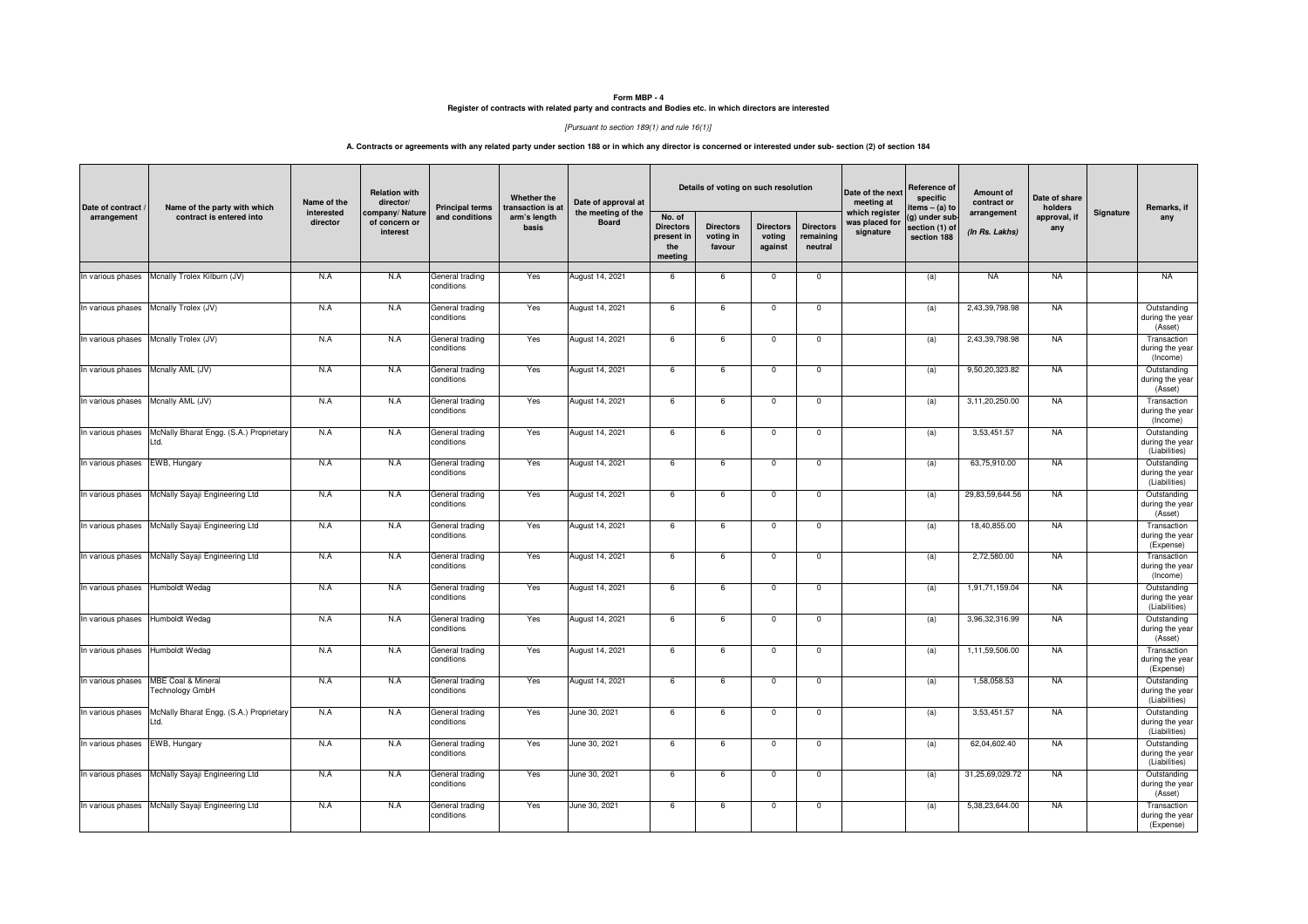| In various phases                | McNally Sayaji Engineering Ltd                     | N.A | N.A | General trading<br>conditions | Yes | June 30, 2021     | 6  | 6               | $\mathbf 0$             | $\mathbf 0$    | (a) | 3,45,06,808.56  | <b>NA</b> | Transaction<br>during the year<br>(Income)                  |
|----------------------------------|----------------------------------------------------|-----|-----|-------------------------------|-----|-------------------|----|-----------------|-------------------------|----------------|-----|-----------------|-----------|-------------------------------------------------------------|
| In various phases Humboldt Wedag |                                                    | N.A | N.A | General trading<br>conditions | Yes | June 30, 2021     | -6 | 6               | $\mathbf 0$             | $\mathbf 0$    | (a) | 1,20,86,717.74  | <b>NA</b> | Outstanding<br>during the year<br>(Liabilities)             |
| In various phases                | Humboldt Wedag                                     | N.A | N.A | General trading<br>conditions | Yes | June 30, 2021     | 6  | 6               | $\mathbf 0$             | $\mathbf 0$    | (a) | 3,96,32,316.99  | <b>NA</b> | Outstanding<br>during the year<br>(Asset)                   |
| In various phases                | Humboldt Wedag                                     | N.A | N.A | General trading<br>conditions | Yes | June 30, 2021     | 6  | 6               | $\mathbf 0$             | $\mathbf 0$    | (a) | 2,97,34,797.00  | <b>NA</b> | Transaction<br>during the year<br>(Expense)                 |
| In various phases                | Humboldt Wedag                                     | N.A | N.A | General trading<br>conditions | Yes | June 30, 2021     | 6  | 6               | $\mathsf 0$             | $\mathsf 0$    | (a) | 1,60,02,345.94  | <b>NA</b> | Transaction<br>during the year<br>(Income)                  |
| In various phases                | MBE Coal & Mineral<br>Technology GmbH              | N.A | N.A | General trading<br>conditions | Yes | June 30, 2021     | 6  | 6               | $\overline{0}$          | $\overline{0}$ | (a) | 1.58.058.53     | <b>NA</b> | Outstanding<br>during the year                              |
| In various phases                | McNally Bharat Engg. (S.A.) Proprietary<br>Ltd.    | N.A | N.A | General trading<br>conditions | Yes | February 12, 2021 | 6  | 6               | $\mathbf 0$             | $\mathbf 0$    | (a) | 3,53,451.57     | <b>NA</b> | (Liabilities)<br>Outstanding<br>during the yea              |
| In various phases                | EWB, Hungary                                       | N.A | N.A | General trading<br>conditions | Yes | February 12, 2021 | 6  | 6               | $\overline{\mathbf{0}}$ | $\overline{0}$ | (a) | 72,75,782.12    | <b>NA</b> | (Liabilities)<br>Outstanding<br>during the year             |
|                                  | In various phases   McNally Sayaji Engineering Ltd | N.A | N.A | General trading<br>conditions | Yes | February 12, 2021 | 6  | 6               | $\mathbf 0$             | $\mathbf 0$    | (a) | 31,50,67,869.55 | <b>NA</b> | (Liabilities)<br>Outstanding<br>during the year             |
| In various phases                | McNally Sayaji Engineering Ltd                     | N.A | N.A | General trading<br>conditions | Yes | February 12, 2021 | 6  | 6               | $\mathbf{0}$            | $\mathbf 0$    | (a) | 5,08,55,109.00  | <b>NA</b> | (Asset)<br>Transaction<br>during the year                   |
| In various phases Humboldt Wedag |                                                    | N.A | N.A | General trading<br>conditions | Yes | February 12, 2021 | 6  | 6               | $\mathbf 0$             | $\mathbf 0$    | (a) | 2,10,39,068.72  | <b>NA</b> | (Expense)<br>Outstanding<br>during the year                 |
| In various phases                | Humboldt Wedag                                     | N.A | N.A | General trading<br>conditions | Yes | February 12, 2021 | 6  | $6\overline{6}$ | $\Omega$                | $\Omega$       | (a) | 5,01,78,967.98  | <b>NA</b> | (Liabilities)<br>Outstanding<br>during the year             |
| In various phases                | Humboldt Wedag                                     | N.A | N.A | General trading<br>conditions | Yes | February 12, 2021 | -6 | 6               | $\overline{0}$          | $\overline{0}$ | (a) | 2,48,41,273.00  | <b>NA</b> | (Asset)<br>Transaction<br>during the year                   |
| In various phases                | Humboldt Wedag                                     | N.A | N.A | General trading<br>conditions | Yes | February 12, 2021 | 6  | 6               | $\mathsf 0$             | $\mathsf 0$    | (a) | 1,29,64,024.00  | <b>NA</b> | (Expense)<br>Transaction<br>during the year                 |
| In various phases                | <b>MBE Coal &amp; Mineral</b><br>Technology GmbH   | N.A | N.A | General trading<br>conditions | Yes | February 12, 2021 | 6  | 6               | $\Omega$                | $\Omega$       | (a) | 1,58,058.53     | <b>NA</b> | (Income)<br>Outstanding<br>during the year                  |
| In various phases                | McNally Bharat Engg. (S.A.) Proprietary<br>Ltd.    | N.A | N.A | General trading<br>conditions | Yes | November 12, 2020 | 6  | 6               | $\mathbf 0$             | $\mathsf 0$    | (a) | 3,53,451.57     | <b>NA</b> | (Liabilities)<br>Outstanding<br>during the yea              |
| In various phases                | EWB, Hungary                                       | N.A | N.A | General trading<br>conditions | Yes | November 12, 2020 | 6  | 6               | $\overline{0}$          | $\overline{0}$ | (a) | 70,11,094.92    | <b>NA</b> | (Liabilities)<br>Outstanding<br>during the year             |
| In various phases                | McNally Sayaji Engineering Ltd                     | N.A | N.A | General trading<br>conditions | Yes | November 12, 2020 | 6  | 6               | $\mathbf 0$             | $\mathbf 0$    | (a) | 29,88,66,592.59 | <b>NA</b> | (Liabilities)<br>Outstanding<br>during the year             |
| In various phases                | McNally Sayaji Engineering Ltd                     | N.A | N.A | General trading<br>conditions | Yes | November 12, 2020 | 6  | 6               | $\overline{0}$          | $\mathbf 0$    | (a) | 4,68,86,187.00  | <b>NA</b> | (Asset)<br>Transaction<br>during the year                   |
| In various phases Humboldt Wedag |                                                    | N.A | N.A | General trading<br>conditions | Yes | November 12, 2020 | 6  | 6               | $\overline{0}$          | $\mathbf 0$    | (a) | 2,52,26,428.13  | <b>NA</b> | (Expense)<br>Outstanding<br>during the year                 |
| In various phases                | Humboldt Wedag                                     | N.A | N.A | General trading<br>conditions | Yes | November 12, 2020 | 6  | 6               | $\mathbf 0$             | $\mathsf 0$    | (a) | 5,54,68,922.28  | <b>NA</b> | (Liabilities)<br>Outstanding<br>during the year             |
| In various phases                | Humboldt Wedag                                     | N.A | N.A | General trading<br>conditions | Yes | November 12, 2020 | -6 | 6               | $\overline{0}$          | $^{\circ}$     | (a) | 2.49.41.291.00  | <b>NA</b> | (Asset)<br>Transaction<br>during the year                   |
| In various phases                | Humboldt Wedag                                     | N.A | N.A | General trading<br>conditions | Yes | November 12, 2020 | 6  | 6               | $\mathsf 0$             | $\mathsf 0$    | (a) | 1,29,09,773.00  | <b>NA</b> | (Expense)<br>Transaction<br>during the year                 |
| In various phases                | <b>MBE Coal &amp; Mineral</b><br>Technology GmbH   | N.A | N.A | General trading<br>conditions | Yes | November 12, 2020 | 6  | 6               | $\mathbf 0$             | $\mathbf{0}$   | (a) | 1,58,058.53     | <b>NA</b> | (Income)<br>Outstanding<br>during the year<br>(Liabilities) |